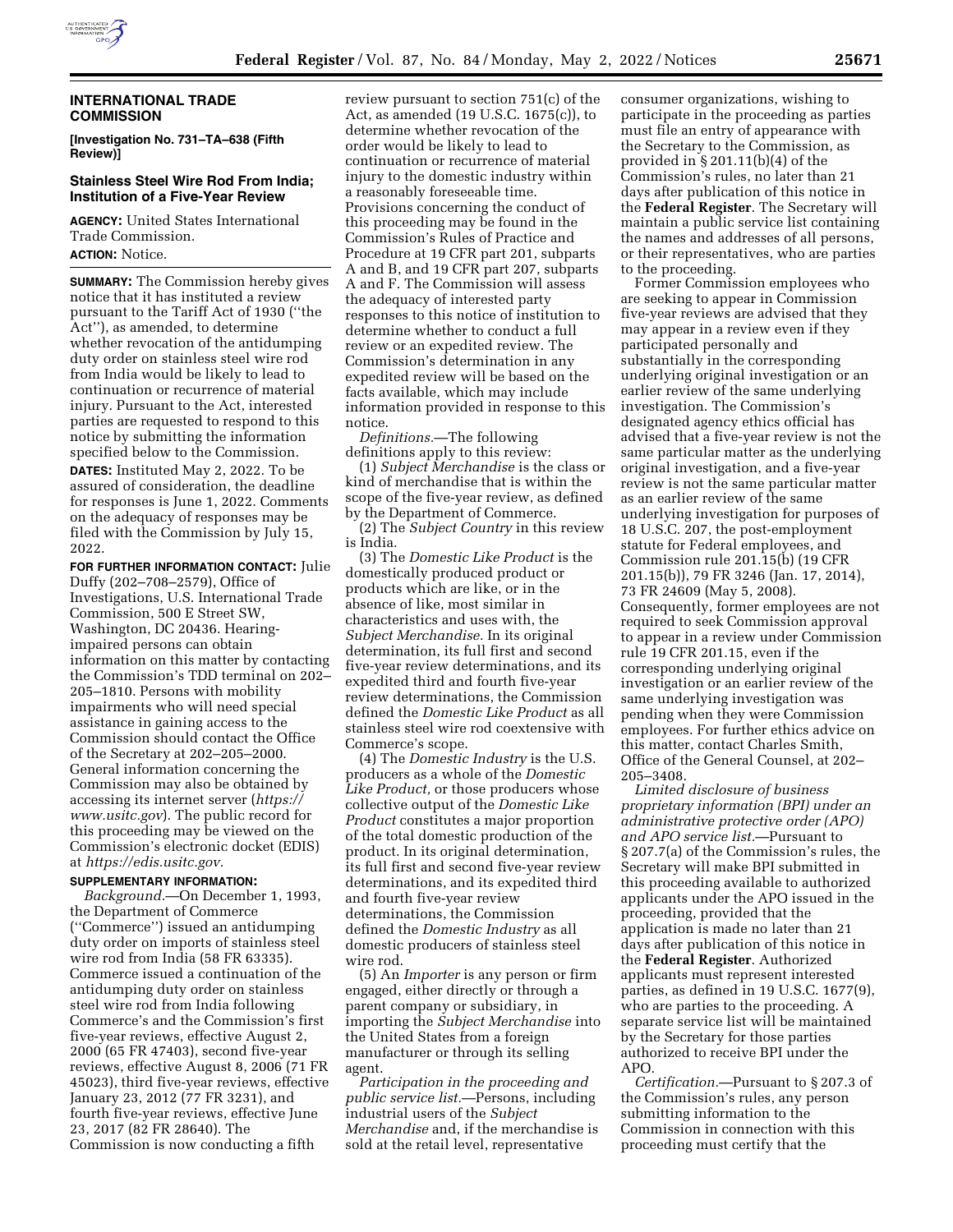information is accurate and complete to the best of the submitter's knowledge. In making the certification, the submitter will acknowledge that information submitted in response to this request for information and throughout this proceeding or other proceeding may be disclosed to and used: (i) By the Commission, its employees and Offices, and contract personnel (a) for developing or maintaining the records of this or a related proceeding, or (b) in internal investigations, audits, reviews, and evaluations relating to the programs, personnel, and operations of the Commission including under 5 U.S.C. Appendix 3; or (ii) by U.S. government employees and contract personnel, solely for cybersecurity purposes. All contract personnel will sign appropriate nondisclosure agreements.

*Written submissions.*—Pursuant to § 207.61 of the Commission's rules, each interested party response to this notice must provide the information specified below. The deadline for filing such responses is June 1, 2022. Pursuant to § 207.62(b) of the Commission's rules, eligible parties (as specified in Commission rule 207.62(b)(1)) may also file comments concerning the adequacy of responses to the notice of institution and whether the Commission should conduct an expedited or full review. The deadline for filing such comments is July 15, 2022. All written submissions must conform with the provisions of § 201.8 of the Commission's rules; any submissions that contain BPI must also conform with the requirements of §§ 201.6, 207.3, and 207.7 of the Commission's rules. The Commission's *Handbook on Filing Procedures,*  available on the Commission's website at *https://www.usitc.gov/documents/ handbook*\_*on*\_*filing*\_*procedures.pdf,*  elaborates upon the Commission's procedures with respect to filings. Also, in accordance with §§ 201.16(c) and 207.3 of the Commission's rules, each document filed by a party to the proceeding must be served on all other parties to the proceeding (as identified by either the public or APO service list as appropriate), and a certificate of service must accompany the document (if you are not a party to the proceeding you do not need to serve your response).

Please note the Secretary's Office will accept only electronic filings at this time. Filings must be made through the Commission's Electronic Document Information System (EDIS, *https:// edis.usitc.gov*). No in-person paperbased filings or paper copies of any electronic filings will be accepted until further notice.

No response to this request for information is required if a currently valid Office of Management and Budget (''OMB'') number is not displayed; the OMB number is 3117 0016/USITC No. 22–5–528, expiration date June 30, 2023. Public reporting burden for the request is estimated to average 15 hours per response. Please send comments regarding the accuracy of this burden estimate to the Office of Investigations, U.S. International Trade Commission, 500 E Street SW, Washington, DC 20436.

*Inability to provide requested information.*—Pursuant to § 207.61(c) of the Commission's rules, any interested party that cannot furnish the information requested by this notice in the requested form and manner shall notify the Commission at the earliest possible time, provide a full explanation of why it cannot provide the requested information, and indicate alternative forms in which it can provide equivalent information. If an interested party does not provide this notification (or the Commission finds the explanation provided in the notification inadequate) and fails to provide a complete response to this notice, the Commission may take an adverse inference against the party pursuant to § 776(b) of the Act (19 U.S.C. 1677e(b)) in making its determination in the review.

*Information to be provided in response to this notice of institution:* As used below, the term ''firm'' includes any related firms.

(1) The name and address of your firm or entity (including World Wide Web address) and name, telephone number, fax number, and Email address of the certifying official.

(2) A statement indicating whether your firm/entity is an interested party under 19 U.S.C. 1677(9) and if so, how, including whether your firm/entity is a U.S. producer of the *Domestic Like Product,* a U.S. union or worker group, a U.S. importer of the *Subject Merchandi*se, a foreign producer or exporter of the *Subject Merchandise,* a U.S. or foreign trade or business association (a majority of whose members are interested parties under the statute), or another interested party (including an explanation). If you are a union/worker group or trade/business association, identify the firms in which your workers are employed or which are members of your association.

(3) A statement indicating whether your firm/entity is willing to participate in this proceeding by providing information requested by the Commission.

(4) A statement of the likely effects of the revocation of the antidumping duty order on the *Domestic Industry* in general and/or your firm/entity specifically. In your response, please discuss the various factors specified in section 752(a) of the Act (19 U.S.C. 1675a(a)) including the likely volume of subject imports, likely price effects of subject imports, and likely impact of imports of *Subject Merchandise* on the *Domestic Industry.* 

(5) A list of all known and currently operating U.S. producers of the *Domestic Like Product.* Identify any known related parties and the nature of the relationship as defined in § 771(4)(B) of the Act (19 U.S.C. 1677(4)(B)).

(6) A list of all known and currently operating U.S. importers of the *Subject Merchandise* and producers of the *Subject Merchandise* in the *Subject Country* that currently export or have exported *Subject Merchandise* to the United States or other countries after 2015.

(7) A list of 3–5 leading purchasers in the U.S. market for the *Domestic Like Product* and the *Subject Merchandise*  (including street address, World Wide Web address, and the name, telephone number, fax number, and Email address of a responsible official at each firm).

(8) A list of known sources of information on national or regional prices for the *Domestic Like Product* or the *Subject Merchandise* in the U.S. or other markets.

(9) If you are a U.S. producer of the *Domestic Like Product,* provide the following information on your firm's operations on that product during calendar year 2021, except as noted (report quantity data in short tons and value data in U.S. dollars, f.o.b. plant). If you are a union/worker group or trade/business association, provide the information, on an aggregate basis, for the firms in which your workers are employed/which are members of your association.

(a) Production (quantity) and, if known, an estimate of the percentage of total U.S. production of the *Domestic Like Product* accounted for by your firm's(s') production;

(b) Capacity (quantity) of your firm to produce the *Domestic Like Product* (that is, the level of production that your establishment(s) could reasonably have expected to attain during the year, assuming normal operating conditions (using equipment and machinery in place and ready to operate), normal operating levels (hours per week/weeks per year), time for downtime, maintenance, repair, and cleanup, and a typical or representative product mix);